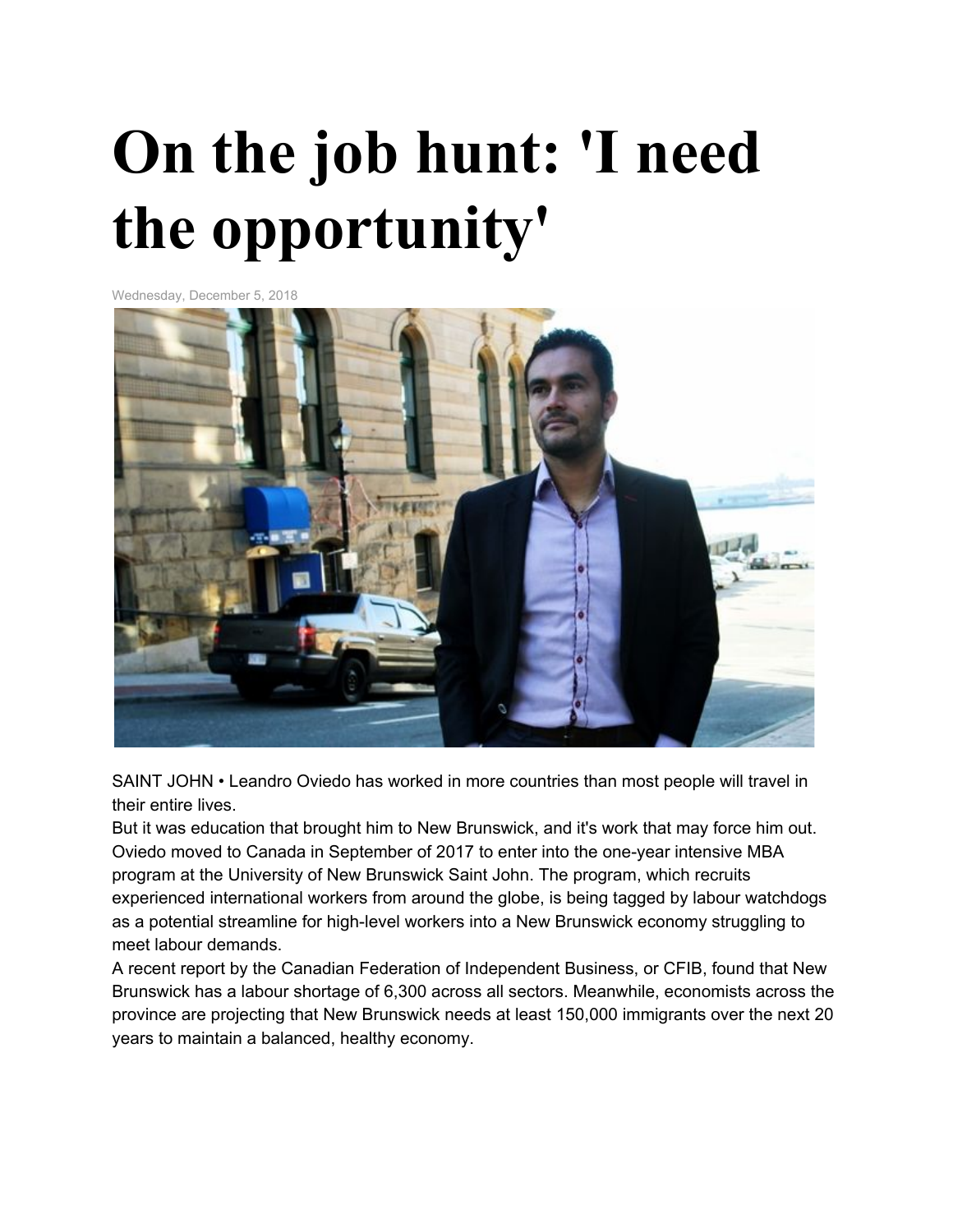Inserted across the Saint John business landscape, a growing contingent of UNBSJ MBA graduates have entered the job scene. From J.D. Irving, Limited to HSBC Canada to Port Saint John, graduates from the program are finding meaningful employment.

"We're not in the business of immigration, we're in the business of education. But that is a by-product, and it's one that I think deserves more recognition than it's getting," said Shelley Rinehart, director of the UNBSJ MBA program. "I think we have a great target market for our government officials who are working on immigration to pay a little bit more attention to."

## **On the job hunt**

In 2017, Oviedo found himself working in a management role in the west African country of Angola for Weatherford International, one of the world's largest multinational oil and natural gas service companies. He took the management job after two years at their headquarters in Houston, Texas, and a 10-year career in the industry.

A desire to bridge professional ambitions and his family's stability brought him to the MBA program in Saint John, and now to the Canadian job market.

And he's not alone.

Franco Rayo Mendoza started his career in the Nicaragua Minister of Foreign Affairs office, working primarily with three countries: Mexico, U.S. and Canada. He then took a job in his families company, working to prove his worth introducing new lines in the tech industry. He came to the MBA program to increase his business knowledge, and is now attempting to translate that to a New Brunswick career.

Three months removed from their last day of classes, it's been a winter of online applications, job fairs and various private and public workshops.

"I just want to prove myself," said Oviedo, who has a seven-year-old son at home. "I'll work for free if I have to. Give me a case that I can work on, let me prove that I'm able to adapt to the Canadian environment, and then make a decision. But I need the opportunity."

Now, both are taking a "networking" approach, looking for any chance to meet the decision-makers in the province. They pitched themselves at the Stay and Grow program in Saint John and entered into Opportunities NB Connect – a program to match business people with job-ready graduates. So far, it hasn't yielded the results they are looking for, but they're hopeful.

"Everyone here is very helpful," said Mendoza. "They're kind, they listen. But this process could be better managed."

At job fairs, Oviedo explains the vast majority of venders, whether it's in Saint John, Fredericton or Moncton, are for entry-level jobs.

"There's this perception here that if you aren't from Canada than you are looking for entry-level work," he said. "There's no understanding that you might be a professional with experience, and capable of doing more."

## **Retention rates**

Mendoza said the goal is to stay in New Brunswick because it's what he knows. He said he likes Saint John, but eventually, he has to go where the work is.

"I have a commitment to Canada," he said. "I don't have a commitment to New Brunswick." The province had a retention rate of 48 per cent from 2011-15, according to Statistics Canada data. That's slightly below Newfoundland at 53 per cent and Nova Scotia at 65 per cent, but a